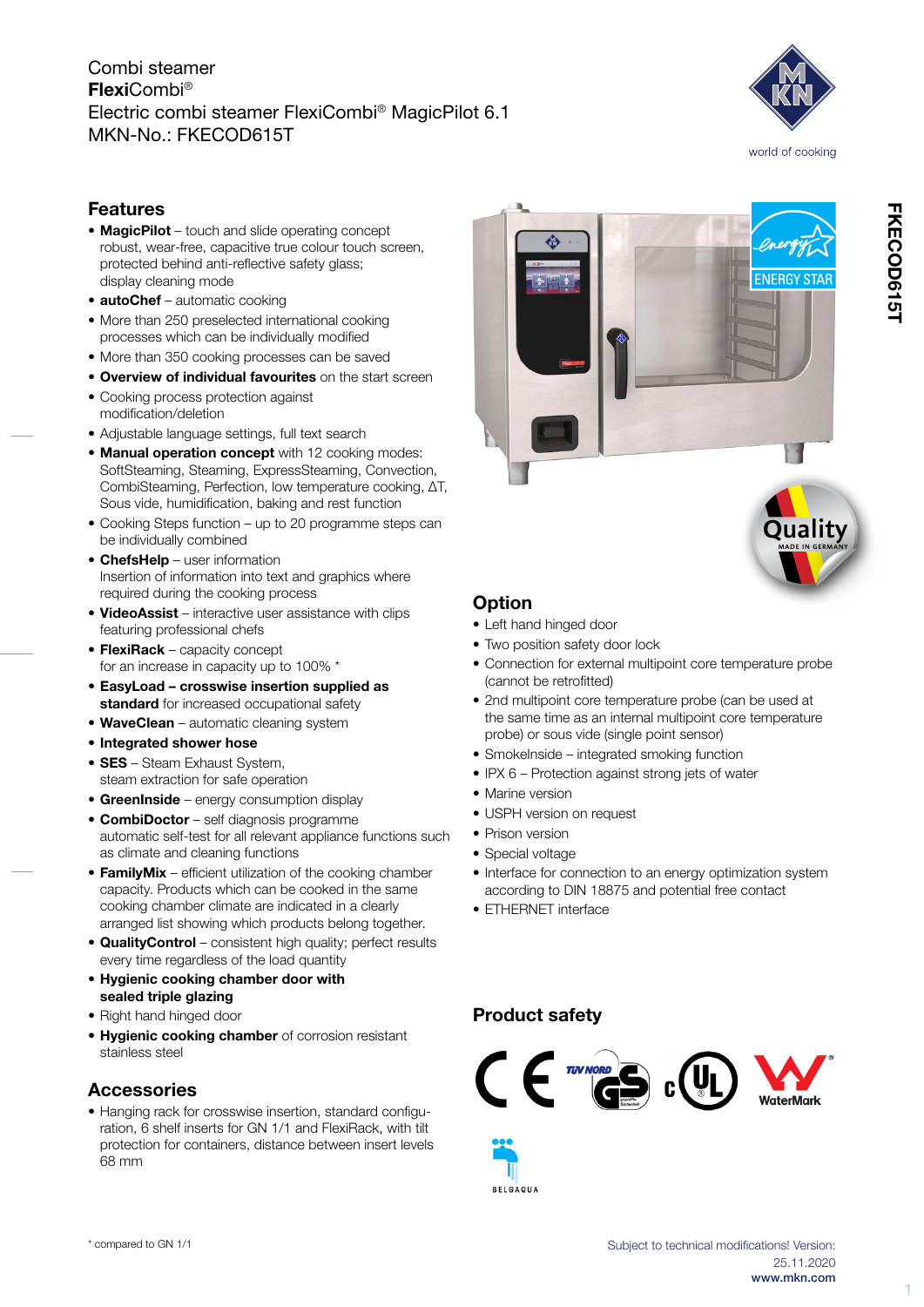# Combi steamer FlexiCombi® Electric combi steamer FlexiCombi® MagicPilot 6.1 MKN-No.: FKECOD615T









Please find detailed information at www.mkn.com/en/login

| <b>Appliance dimensions</b><br>(LxWxH) (mm)                        | 997 x 799 x 790                           |
|--------------------------------------------------------------------|-------------------------------------------|
| Housing material                                                   | 1.4301                                    |
| Dimensions incl. packing<br>(LxWxH <sup>2</sup> )(mm)              | 1020 x 1220 x 1090                        |
| Net weight (kg)                                                    | 120                                       |
| Gross weight (kg)                                                  | 140                                       |
| max. load weight (kg)                                              | 54                                        |
|                                                                    |                                           |
| Installation instructions; safety clearance in mm                  |                                           |
| at the rear                                                        | 50                                        |
| left and right respectively                                        | 50                                        |
| recommended clearance for<br>service purposes                      | 500                                       |
| when the rack trolley is parked<br>on the left                     | 800                                       |
| Clearance to heat sources on<br>the left                           | 500                                       |
| Clearance to deep fat fryers on<br>the left and right respectively | at least the length of the<br>hand shower |

### General installation interfaces

#### Interfaces provided on site

- Electricity connection (EA/EZ)
- • Connection to cold water mains (KW/TWk)
- Soft water (EW/EWk)
- Waste water connection (A/A)
- Exhaust air (AL)

Subject to technical modifications! Version: 25.11.2020 www.mkn.com

² Standard packing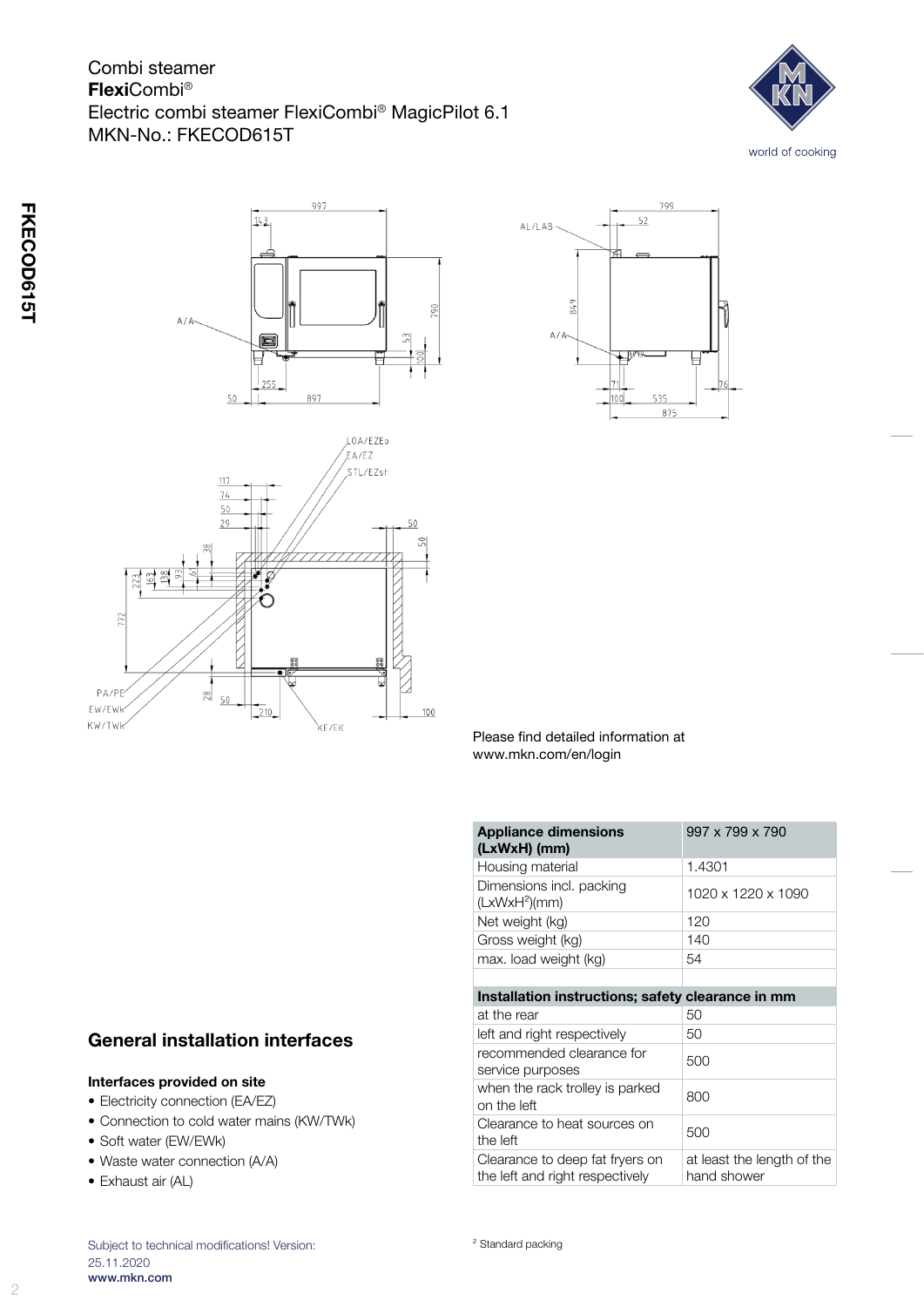# Combi steamer FlexiCombi® Electric combi steamer FlexiCombi® MagicPilot 6.1 MKN-No.: FKECOD615T



| <b>Capacity</b>                                    |                                           |
|----------------------------------------------------|-------------------------------------------|
| Shelf inserts                                      | 6                                         |
| GN 1/1 (530 x 325 x 65 mm)                         | 6                                         |
| Baking standard<br>$(600 \times 400 \times 85$ mm) | 5                                         |
| FlexiRack (530 x 570 x 65 mm)                      | $6 \approx 10 \times$ GN 1/1)             |
| Plates<br>(Ø 28 cm on FlexiRack grids)             | 24                                        |
| Plates<br>$(2)$ 32 cm – plate rack trolley)        | 22                                        |
| Meals per day                                      | 30 - 80 (GN 1/1);<br>30 - 150 (FlexiRack) |

| Electricity supply (380 V)         |                |
|------------------------------------|----------------|
| Nominal power consumption (kW) 9.4 |                |
| Voltage (V)                        | 380 3 (N)PE AC |
| Fuse protection (A)                | 3 x 16         |
| Frequency range (Hz)               | 50/60          |
| Electricity supply (400 V)         |                |
| Nominal power consumption (kW)     | 10.4           |
| Voltage (V)                        | 400 3 (N)PE AC |
| Fuse protection (A)                | 3 x 16         |
| Frequency range (Hz)               | 50/60          |
| Electricity supply (415 V)         |                |
| Nominal power consumption (kW)     | 11.2           |
| Voltage (V)                        | 415 3 (N)PE AC |
| Fuse protection (A)                | 3 x 16         |
| Frequency range (Hz)               | 50/60          |
| Electricity supply (440 V)         |                |
| Nominal power consumption (kW)     | 10.4           |
| Voltage (V)                        | 440 3 (N)PE AC |
| Fuse protection (A)                | 3 x 16         |
| Frequency range (Hz)               | 50 / 60        |

#### Drinking water cold (KW/TWk)

| Water pressure (bar)     | $2 - 6$          |
|--------------------------|------------------|
| Connection size          | DN 20 (G 3/4" A) |
| Quality mmol/l (°dH)     | < 4(22.2)        |
| Consumption cleaning (I) | 32               |

#### Soft water (EW/EWk)

| Water pressure (bar)                | $2 - 6$         |
|-------------------------------------|-----------------|
| Connection size                     | DN 20 (G 34" A) |
| Quality mmol/l (°dH)                | < 0.9(5)        |
| Consumption steaming (I/h)          | 16              |
| Consumption combisteaming (I/h) 3.5 |                 |
| Consumption cleaning (I)            |                 |
|                                     |                 |

#### Waste water (A/A)

| Volume flow max. (I/min.) | 10         |
|---------------------------|------------|
| Connection size           | I DN 50    |
| Quality                   | max. 80 °C |

#### According to VDI 2052 with a connection voltage of 400 V.

| Operated without steam condensate hood         |                  |
|------------------------------------------------|------------------|
| Heat emission latent (W)                       | 1872             |
| Heat emission sensitive (W)                    | 1248             |
| Steam output (g/h)                             | 2756             |
| Operated with FlexiCombi Air condensation hood |                  |
| Heat emission latent (W)                       | 562              |
| Heat emission sensitive (W)                    | 1248             |
| Steam output (g/h)                             | 827              |
|                                                |                  |
| Noise level (db (A))                           | < 70             |
| Type of protection                             | IPX <sub>5</sub> |
|                                                |                  |